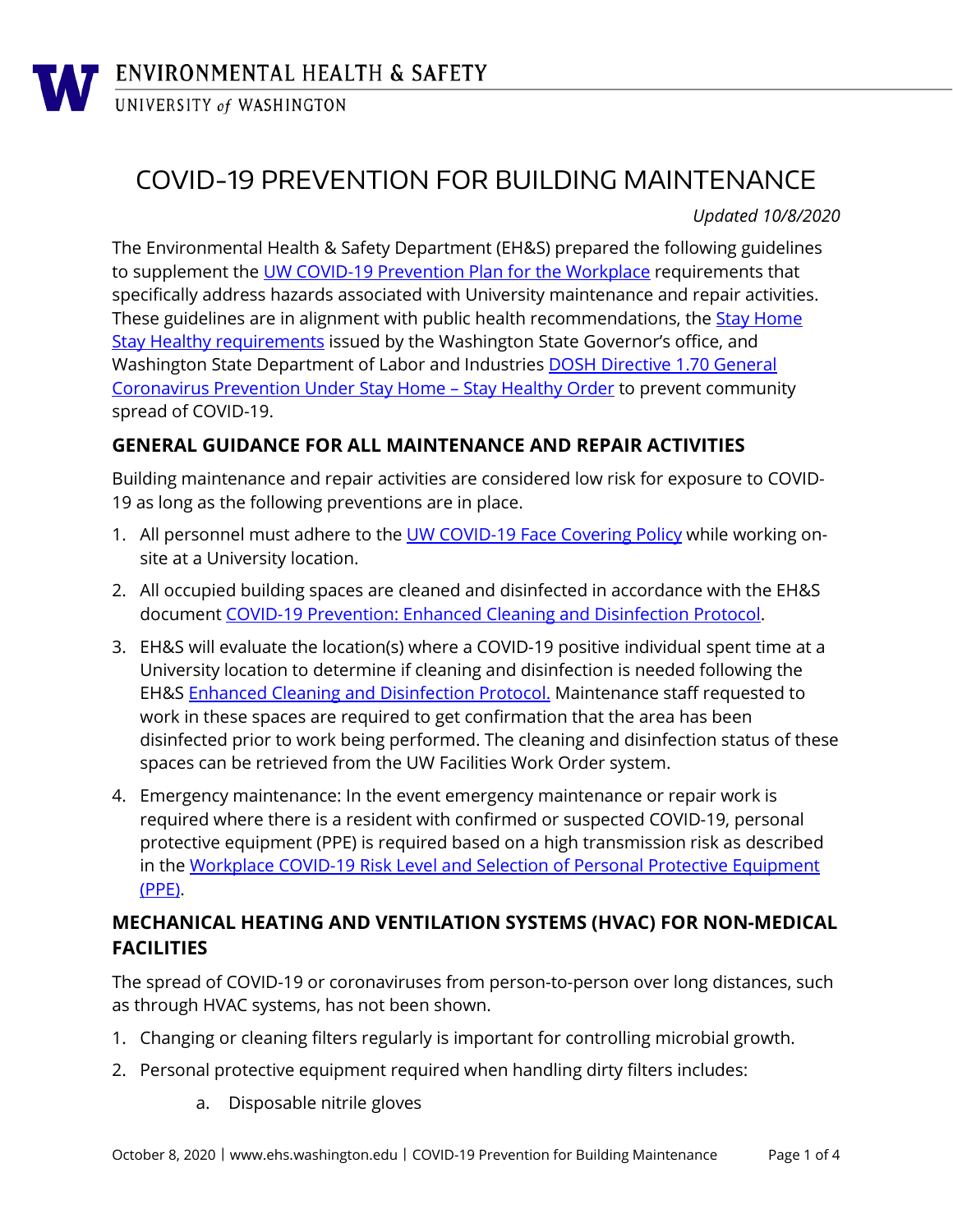UNIVERSITY of WASHINGTON

b. If working with metal ductwork or exposed to sharp edges, leather or cloth

gloves should be worn over the disposable gloves to protect from cuts. The disposable inner gloves are to protect the skin from exposure to liquids and chemicals used to disinfect tools and equipment.

- c. Safety glasses; goggles may be required if there is a risk of flying particles or projectiles.
- d. Disposable filtering face piece respirator (e.g., N95); it is recommended that the person wearing the respirator is medically screened and fit-tested, although not required for [voluntary use.](https://www.ehs.washington.edu/system/files/resources/voluntaryrespiratorform405.pdf)
- 3. Place used filters in plastic bags or other containers for safe disposal.
- 4. PPE identified above must be worn during all maintenance activities.
- 5. Dispose of all materials and disposable PPE in accordance with solid waste disposal requirements. Clean and disinfect reusable PPE in accordance with manufacturer's recommendations.
- 6. Practice thorough hand washing upon completion of the work. Use alcohol-based hand sanitizer with at least 60% alcohol if hand washing is not available.
- 7. Avoid sharing tools.
- 8. Additional controls and procedures are required when accessing filters in an ultraviolet lamp-equipped HVAC system.

#### **PLUMBING SYSTEMS**

The risk of exposure to biological hazards, including bloodborne pathogens (BBP) and other potentially infectious material, including the novel coronavirus (SARS-CoV-2), exist when working with sanitary sewer systems. Always follow universal precautions, which means treating all human blood and body fluids as if they are infected with BBP whether they are actually known to be infected or not. Follow these guidelines:

- 1. Cover any cuts or open wounds.
- 2. Personnel working on the sanitary sewer system (i.e., wastewater) and related equipment (e.g., toilets, drains, cleanouts, lines, lift stations, etc.) must wear the following:
	- a. Disposable nitrile gloves (double gloves to protect from exposure to sharps); if working with piping or exposed to sharp edges, leather or cloth gloves should be worn over the disposable gloves to protect from cuts. The disposable inner gloves are to protect the skin from exposure to liquids and chemicals used to disinfect tools and equipment.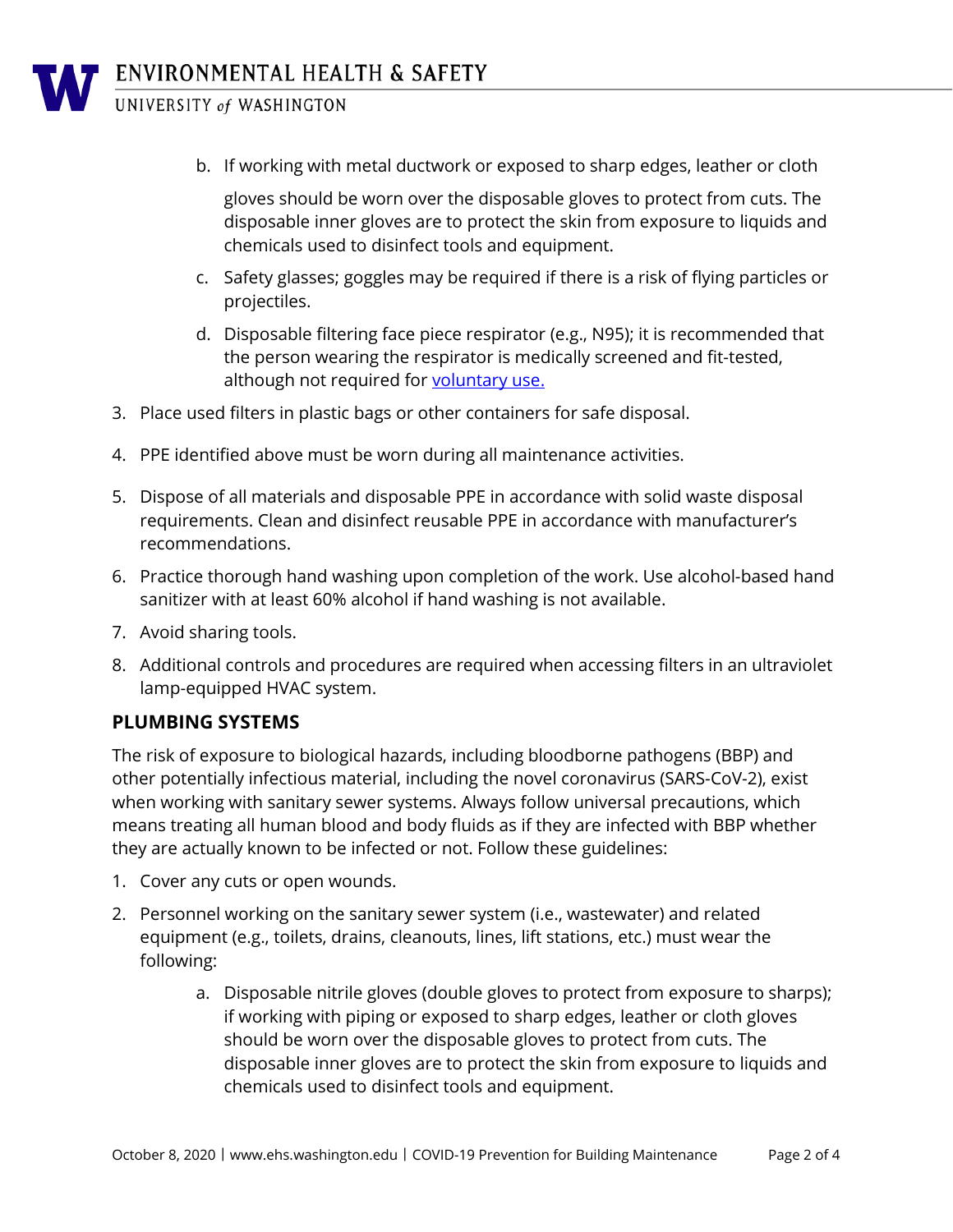

ENVIRONMENTAL HEALTH & SAFETY

UNIVERSITY of WASHINGTON

- b. Safety glasses/goggles; face shields are required to be worn over safety glasses/goggles if there is a splash or spray hazard to the eyes or face.
- c. Protective clothing (disposable, or clothing that can be laundered)
- d. Additional PPE (e.g., boots, respiratory protection) is required if working inside sanitary sewer systems (e.g., lift station wet cells, manholes, open drain systems). Ensure adherence to existing PPE requirements for specific work activity.
- 3. Respiratory protection is not required unless there is a risk of exposure to aerosols. Aerosols can be generated from splashing, spraying, or use of pressure systems. Follow the [UW Respiratory](https://www.ehs.washington.edu/workplace/respiratory-protection) Protection Program requirements if a respirator is determined to be required or approved for [voluntary use.](https://www.ehs.washington.edu/system/files/resources/voluntaryrespiratorform405.pdf)
- 4. PPE identified above must be worn during all maintenance plumbing activities.
- 5. All staff must be fully trained on how to safely [put on \(don\) and remove \(doff\)](https://www.cdc.gov/HAI/pdfs/ppe/ppeposter148.pdf) required PPE to prevent cross contamination.
- 6. Disinfect tools with an EPA-registered disinfectant [approved for use against COVID-19.](https://www.epa.gov/pesticide-registration/list-n-disinfectants-use-against-sars-cov-2) Dry tools before putting them away.
- 7. Practice thorough hand washing upon completion of the work. Use alcohol-based hand sanitizer with at least 60% alcohol if hand washing is not available.

The UW Bloodborne Pathogens (BBP) Program provides resources to assist UW units to safely perform tasks that may present a bloodborne pathogen hazard. The EH&S [Bloodborne Pathogens Program](https://www.ehs.washington.edu/biological/bloodborne-pathogens-bbp-program) webpage includes a **Site-Specific Bloodborne Pathogen (BBP) Exposure Control Plan template** to help units outline specific controls for each procedure and task that may include a potential BBP exposure.

## **ELECTRICAL SYSTEMS**

UW Facilities and Engineering staff must adhere to departmental safe work practices, including using Hazard Review Checklists (HRC) and/or Job Hazard Analysis (JHA), and wearing PPE based on the type of work being performed and the arc-flash and shock boundary distances. At a minimum, disposable nitrile gloves should be worn to protect workers from inadvertent contact with potentially contaminated work surfaces.

Any electrical work (e.g., lighting, electrical receptacles, GFCI, etc.) required in a room or space occupied by a confirmed COVID-19 positive person will be addressed on a case-bycase basis in alignment with UW workplace health and safety policies.

#### **REFERENCES**

[Guidelines to Protect Workers Related to Coronavirus \(COVID-19\) and Other Potential](http://www.ua.org/media/183743/GuidelinesWorkerHealthPlumbingHVACSystemsCOVID-19_1.pdf) [Infectious Materials \(OPIM\) in Plumbing and HVAC Systems](http://www.ua.org/media/183743/GuidelinesWorkerHealthPlumbingHVACSystemsCOVID-19_1.pdf)